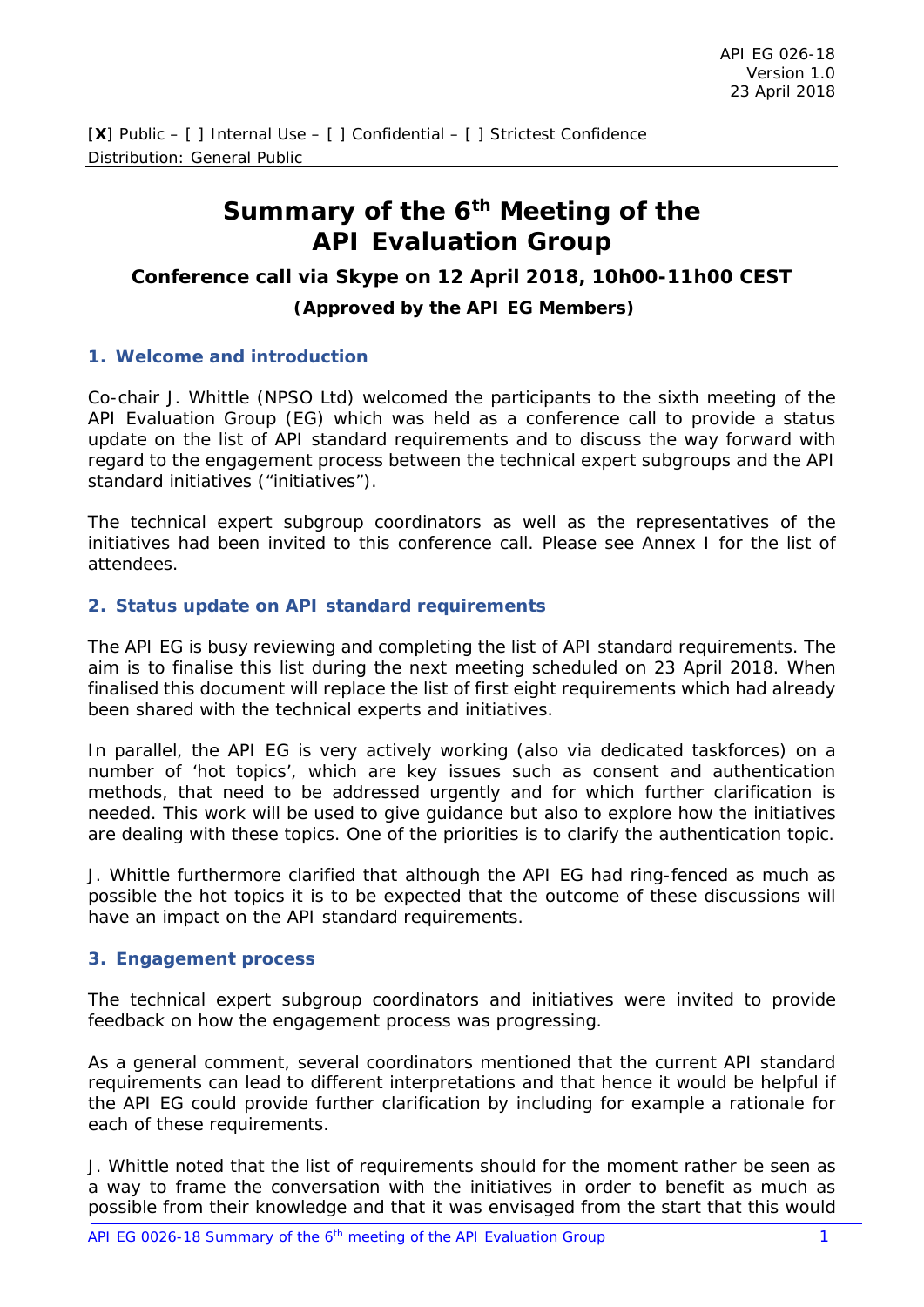be an iterative process. Moreover, the API EG intentionally did not want to provide a detailed assessment process as this would have unnecessarily delayed the process. The list of requirements should be seen as a living document and the aim is that it will become a rich source of guidance for the market. Nevertheless, the API EG did already think about including such a rationale and the suggestion would be to revisit this topic this during the 23 April 2018 meeting.

Below is an overview of the feedback for each of the initiatives:

#### Berlin Group NextGenPSD2

The initiative representative informed that they had been contacted for the first time by the dedicated subgroup just moments before today's conference call. He also noted that the Berlin Group had listed some concerns in its questionnaire which had been sent as input to the 28 February 2018 API Evaluation Workshop and for which they had not yet received a response. J. Whittle apologised for the delay and informed that a response would be provided in due course. Some of these concerns might already have been addressed via the publication of the API EG's terms of reference.

The subgroup coordinator informed that subgroup conference calls have now been scheduled.

#### Open Banking UK (OBUK)

As a first step, the subgroup had prepared its feedback on the eight API standard requirements, which also included preliminary feedback from OBUK. Next the subgroup will set up a call to review this document with OBUK. The subgroup coordinator also reported on the need of finding a better way to share and access documents and to have a better understanding of where the market wants to go. The OBUK representative agreed that it would be helpful if the API EG could point out to the customer outcome (use cases) for each of the requirements. He continued by saying that it would be beneficial if for example a short weekly call would be scheduled in order to ensure to be on top of all the actions.

J. Whittle commented that the API EG will discuss at its next meeting how it can take on board the suggestion to include further refinement in the list of requirements and added that the subgroups and initiatives are free to agree on how to organise themselves in the most efficient way.

#### Stet

The initiative representatives informed that they had not been contacted as yet by the dedicated expert subgroup. A couple of days ago Stet had published an updated version of its API standard which had been shared with the technical expert subgroup.

J. Whittle was concerned about the fact that there had been no engagement so far and asked to keep him informed.

It was also noted that the topics that are currently being discussed on a national level by the French National Bank are similar to the hot topics identified by the API EG.

### Slovak Banking Association (SBA)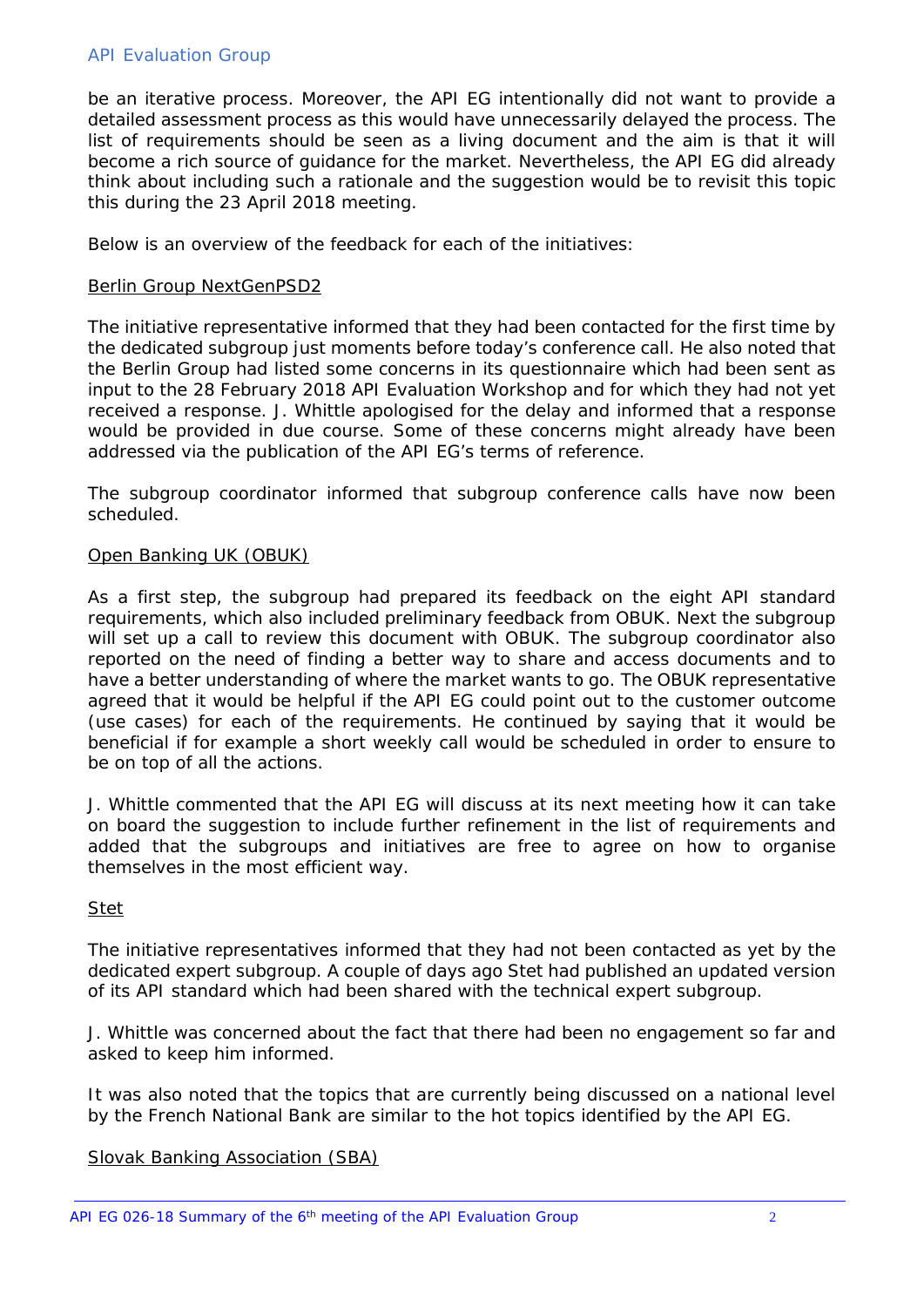The subgroup coordinator informed that they have calls on a weekly basis with SBA and that cooperation is working fine. The only thing is that there are currently only two active subgroup members. The subgroup's main demand is to obtain the completed API standard requirements list as well as the hot topics list as soon as possible in order to ensure a correct and complete evaluation.

He also suggested that the subgroups would align what is reported to the API EG in order to facilitate comparisons.

#### Polish Bank Association (ZBP)

The subgroup coordinator informed that the decision was made to start with getting a complete view of how the API works before commencing the actual evaluation of the API standard. An updated version of the API is expected to be published in the coming days. As this version will include major updates for example including on consent it was furthermore decided to await this publication prior to starting the evaluation process.

#### **4. Next steps**

The subgroup coordinators were invited to provide a status update by 23 April 2018. This status update could include a high-level assessment of the publicly available information related to the respective API standards (for example on how many authentication methods are supported), high-level feedback on the first eight requirements and also include a heads-up on how the initiatives are dealing with the engagement process.

There was a consensus that it would be beneficial for the API EG to keep in regular contact with the subgroup coordinators and initiatives.

J. Whittle informed that the door is always open and that the initiatives and subgroups should feel free to raise any concerns or questions to the API EG. He reminded that the main goal of this process is to assist the initiatives to get in a better space to increase the changes of firms implementing their API standard to get an exemption from having to provide a fallback solution.

The representative of the European Commission commented that it would indeed be helpful to identify possible customer outcomes for each of the listed topics. He added that ideally the API EG should act as an early warning system (in relation to things that could potentially go wrong) and should share best practices.

### **5. Closure of the meeting**

J. Whittle closed the meeting around 12h00 CEST and thanked the participants for the constructive meeting.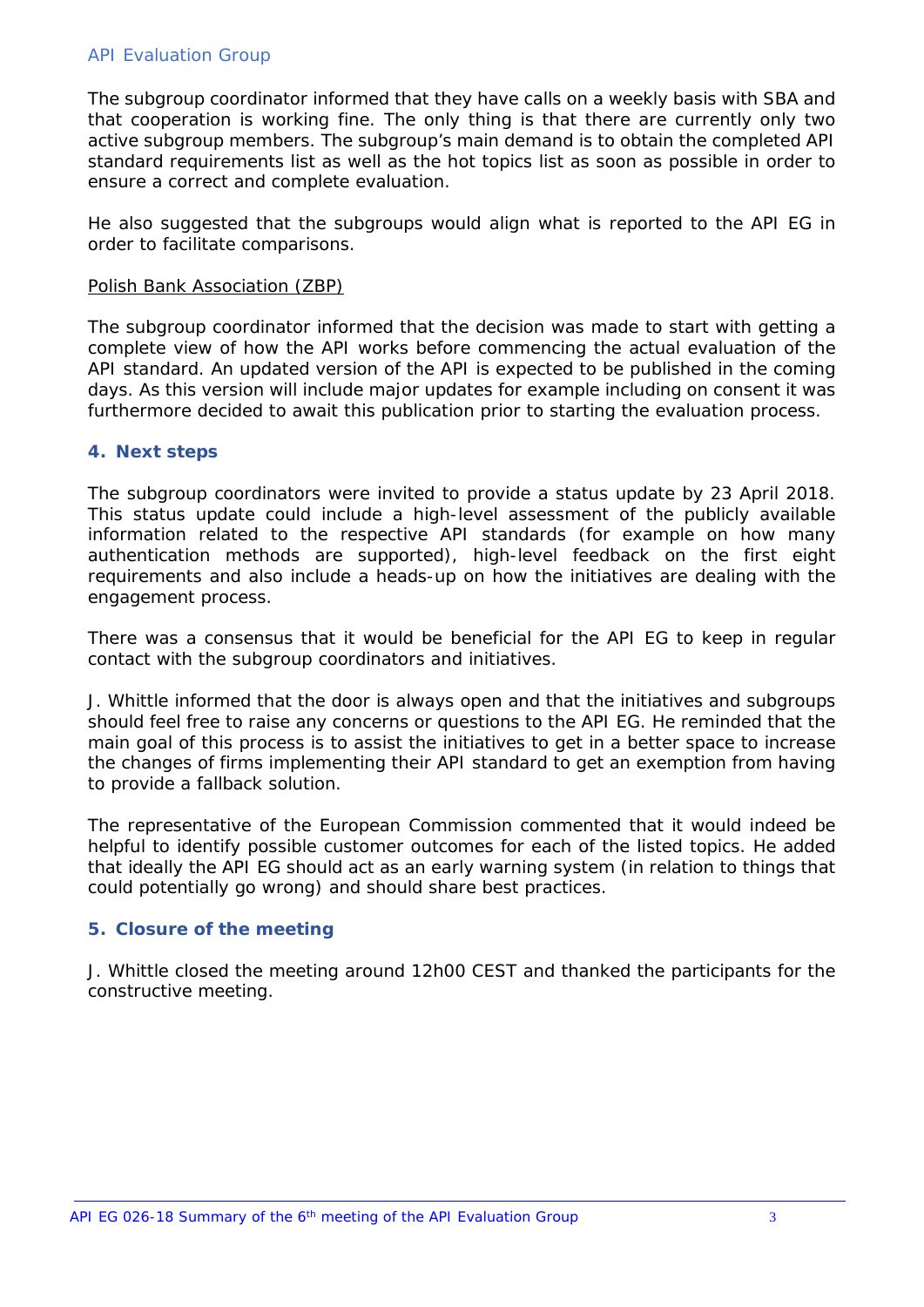### **Annex I: List of attendees**

| Category                              | <b>Name</b>          | <b>Institution</b>                                            | <b>Attendance</b> |
|---------------------------------------|----------------------|---------------------------------------------------------------|-------------------|
|                                       | James Whittle        | NPSO Ltd                                                      | Yes               |
| Co-Chairs                             | Oscar Berglund       | Trustly Group AB                                              | Yes               |
|                                       | Joan Burkovic        | Bankin'                                                       | Yes               |
| <b>TPP Members</b>                    | Aoife Houlihan       | Klarna                                                        |                   |
|                                       | Ralf Ohlhausen       | <b>PPRO</b>                                                   | Yes               |
|                                       | Marieke van Berkel   | EACB                                                          | Yes               |
| <b>ASPSP Members</b>                  | Gijs Boudewijn       | Dutch<br>Payments<br>Association<br>(representing EBF)        | Yes               |
|                                       | Emil Johansson       | Swedbank (representing ESBG)                                  | Yes               |
| <b>PSU Members</b>                    | Jean Allix           | <b>BEUC</b>                                                   | Yes               |
|                                       | Just Hasselaar       | <b>Ecommerce Europe</b>                                       |                   |
|                                       | Pascal Spittler      | IKEA (representing EuroCommerce)                              | Yes               |
|                                       | Thaer Sabri          | <b>EMA</b>                                                    |                   |
| Other Members                         | Krzysztof Korus      | Polish Payment Institution Association<br>(representing EPIF) | Apologies         |
|                                       | Ralf Jacob           | European Commission                                           | Yes               |
|                                       | Philippe Pellé       | European Commission                                           |                   |
|                                       | Krzysztof Zurek      | European Commission                                           |                   |
| Observers                             | Nilixa Devlukia      | EBA                                                           | Apologies         |
|                                       | Helene Oger-Zaher    | EBA                                                           | Yes               |
|                                       | Ann Börestam         | ECB                                                           | Apologies         |
|                                       | Iddo de Jong         | ECB                                                           | Yes               |
| Linking pin with<br>technical experts | Arturo G. Mac Dowell | Eurobits                                                      | Yes               |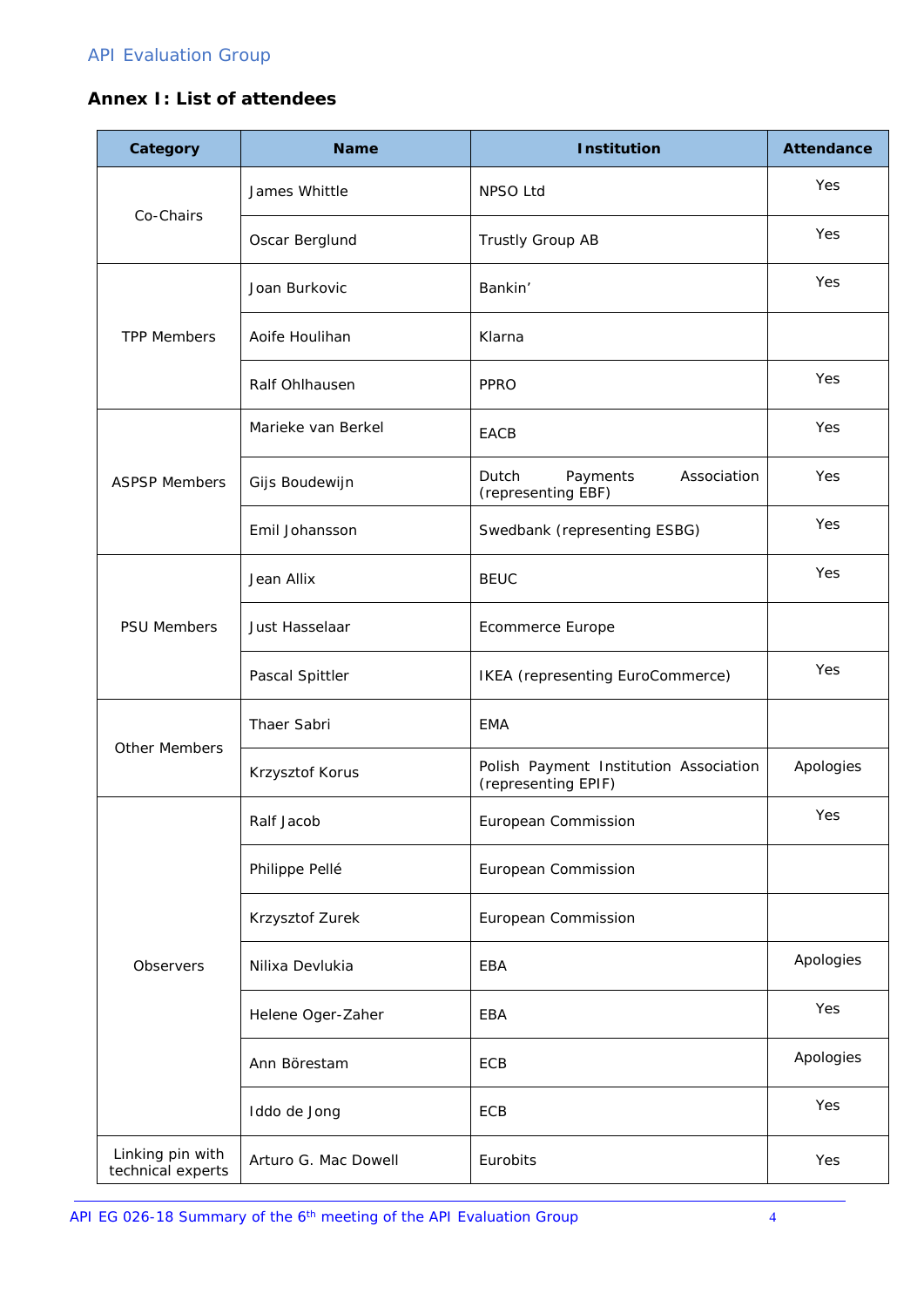|                                              | Sven Schenkel         | ING (Subgroup: Berlin Group)                               | Yes       |
|----------------------------------------------|-----------------------|------------------------------------------------------------|-----------|
| Technical expert<br>subgroup<br>coordinators | Pascal Spittler       | IKEA Group (Subgroup: Slovak Banking<br>Association)       | Yes       |
|                                              | Chris Boogmans        | Isabel (Subgroup: Open Banking UK)                         | Yes       |
|                                              | Clément Coeurdeuil    | Linxo (Subgroup: Stet)                                     |           |
|                                              | Tomas Prochazka       | AB<br>Tink<br>(Subgroup:<br>Polish<br>Bank<br>Association) | Yes       |
| <b>API</b><br>standardisation<br>initiatives | Ortwin Scheja         | <b>Berlin Group</b>                                        | Yes       |
|                                              | Miguel Torres Vila    | Berlin Group (Redsýs)                                      | Yes       |
|                                              | Imran Gulamhuseinwala | Open Banking UK                                            | Yes       |
|                                              | Chris Michael         | Open Banking UK                                            | Yes       |
|                                              | Robache Hervé         | <b>Stet</b>                                                | Yes       |
|                                              | Alain Benedetti       | Stet (BNP Paribas)                                         | Yes       |
|                                              | Maciej Kostro         | Polish Bank Association                                    | Yes       |
|                                              | Wojciech Pantkowski   | Polish Bank Association                                    |           |
|                                              | Rastislav Hudec       | Slovak Banking Association                                 | Yes       |
|                                              | Marcel Laznia         | Slovak Banking Association                                 | Yes       |
| Guest                                        | Lorenzo Gaston        | Gemalto (Convenor ISO TC 68 / SC2 /<br>SG1 TPP)            | Yes       |
| Secretariat                                  | Etienne Goosse        | EPC                                                        | Apologies |
|                                              | Christophe Godefroi   | EPC                                                        | Yes       |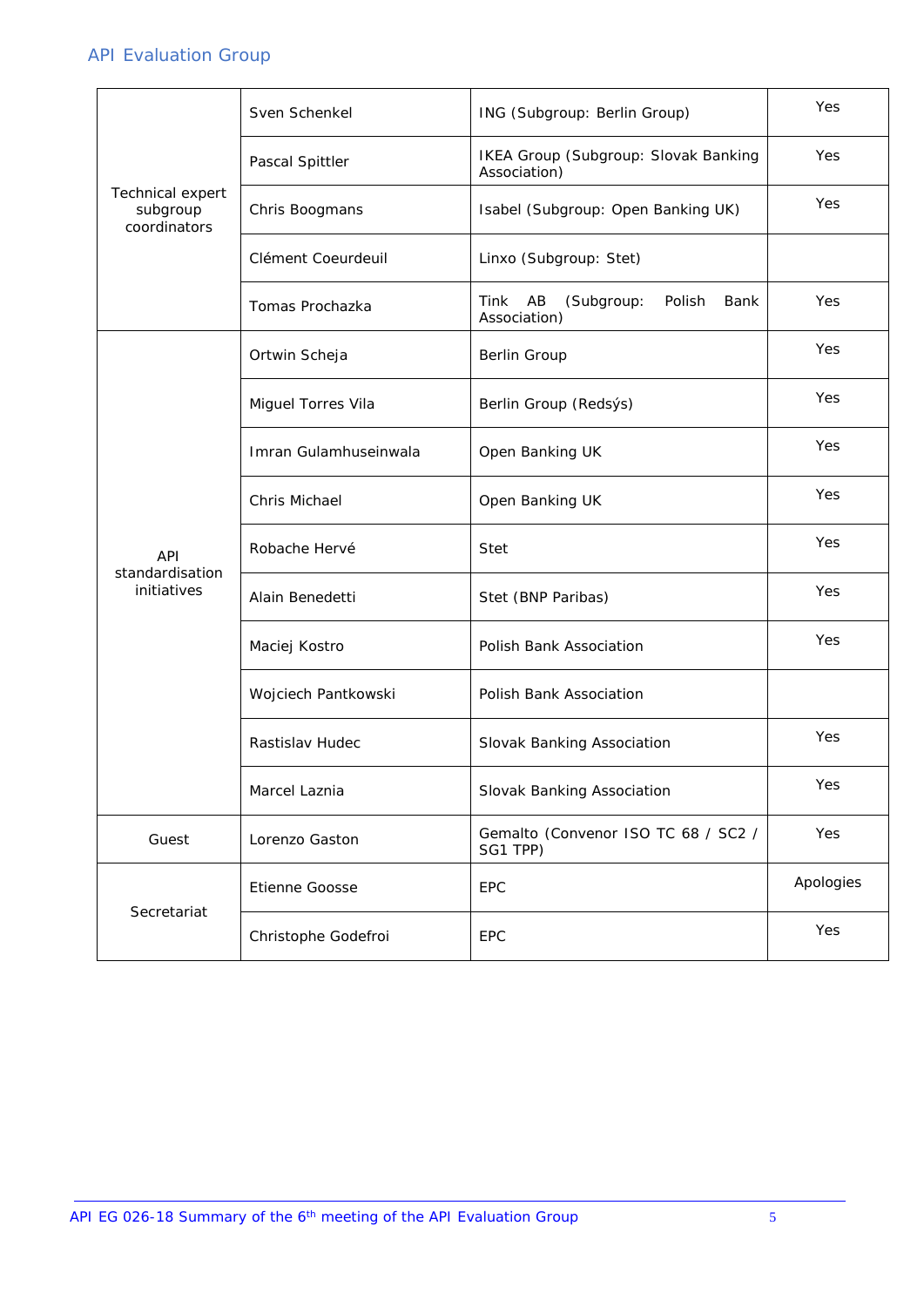# **Annex II: Action points**

| Item     | Action                                                                               | Owner                                          | Status / Deadline |
|----------|--------------------------------------------------------------------------------------|------------------------------------------------|-------------------|
| $6 - 01$ | Provide a status update on the<br>activities of the technical expert<br>subgroups    | Technical<br>subgroup<br>coordinators          | 23 April 2018     |
| $6 - 02$ | Prepare a response to the questions<br>received from the API standard<br>initiatives | API EG co-<br>chairs<br><b>EPC</b> secretariat | 23 April 2018     |